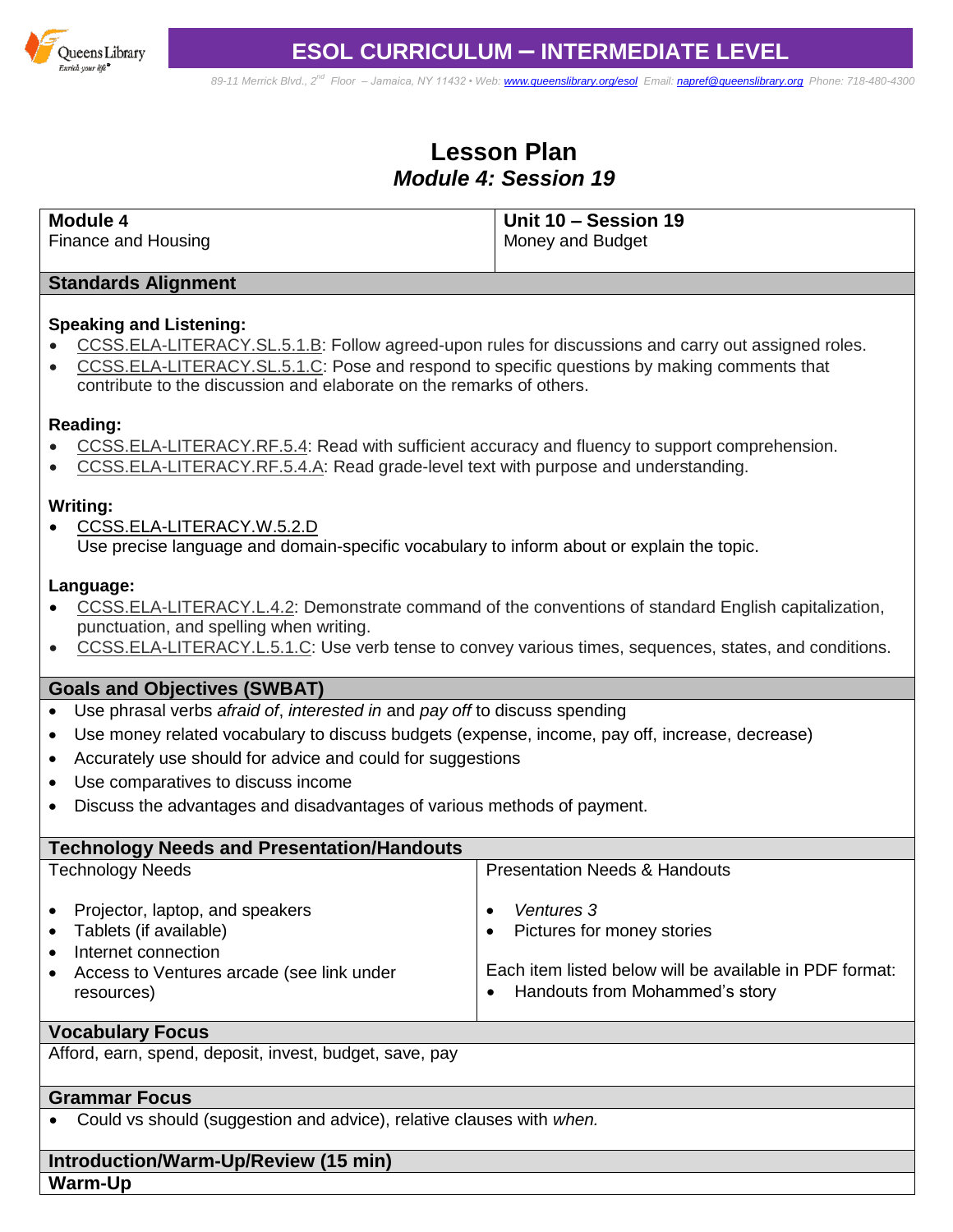# **Lesson Plan Activities**

# **Activity 1: What can we do with money? (55 min)**

- 1. Tell the Ss they are going to make a list of all the things we can do with money. Give an example and write on board: We can deposit money in a bank account. Ask them to think in terms of 3 categories: Things we do in a bank, things we do with friends and family, things we do in a store.
	- a. Ask Ss to work in partners or small groups, ask students to make a list of things we can do with money. Then, circle the verbs. Have a student volunteer put class ideas on the board.
	- b. Discuss the meanings of the different verbs and review past tenses of each verb.
	- c. If not mentioned, introduce: afford, earn, spend, deposit, invest, lend, borrow, (these two words are review) save, pay, (optional: exchange, withdraw, and transfer).
- 2. Using picture prompts (from the picture file, Internet or magazines), create a story about a money using the above verbs. Begin the story with "Last week…" to encourage use of the past tense. Include at least one sentence with a *when clause*.
- 3. Read through the story that has been created. Discuss if the order makes sense. Revise it.
- 4. Ask students to work in partners to create a story related to money and spending using one of the pictures. Ask learners to begin their story with Last week and include a sentence with a when clause."
	- a. Circulate to assist. Have the learners circle the verbs and check for past tense usage.
	- b. Learners trade stories with another pair. Ask the other pair to write 2 questions about the story. (E.g. Why was the man upset about his bills?) Pass the story back to the original group.

# **Wrap Up/Assessment**

 Ask the learners to share something that was new in this activity. Assign them to revise their story at home to include answers to the other group's questions.

# **Activity 2: Saving versus spending (45 min)**

- 1. Look at picture on p. 84 *Ventures 3*. As a group or with a partner, write the story. Groups trade and read each other's. (Note: picture is available online).
- 2. Play the recording. Ask Ss to listen to Julie and Ken to confirm their prediction.
- 3. On the second listening: fill in the chart on 85 (B and C) OR write a chart on the board and then a *cloze* for the listening.
- 4. Discuss differences between Julie and Ken's points of view. What should they do?
- 5. Review use of could/should. Practice giving suggestions for types of financial issues (*Ventures* 87 or use another source).

# **Wrap Up/Assessment**

Ask learners to share some of their advice. Assess for correct usage of could/should.

# **Activity 3: Creating and using a budget (50 min)**

- 1. Discuss the idea of a budget and why one might prepare one.
- 2. As a pre-reading activity for Mohammed's Story" from [http://www.otan.us/images/publicarchive/ArchivesDigitalFiles/ELCivics/Financial\\_Lit/003370financial\\_liter](http://www.otan.us/images/publicarchive/ArchivesDigitalFiles/ELCivics/Financial_Lit/003370financial_literacy_esl.pdf) acy esl.pdf review the word goal (something you would like to do in the future) and ask learners to give some examples of 3 goals for a high school students, a college student, a worker at a restaurant, a parent of two children.
- 3. Ask learners to read the story and make a list of Mohammed's goals.
- 4. Ask some questions about the story:
	- a. What does he do now?
	- b. Who does he live with?
	- c. Is he happy in his living situation? Why or why not?
	- d. What are his plans for the future?
- 5. Draw a goals map on the board (following Mohammed's goals).
- 6. Ask learners to work in groups to list his goals and place them on the goals map.
- 7. Ask learners to circle the goals that require money.
- 8. Tell the learners that Mohammed worked with a counselor to figure out his income and expenses. This